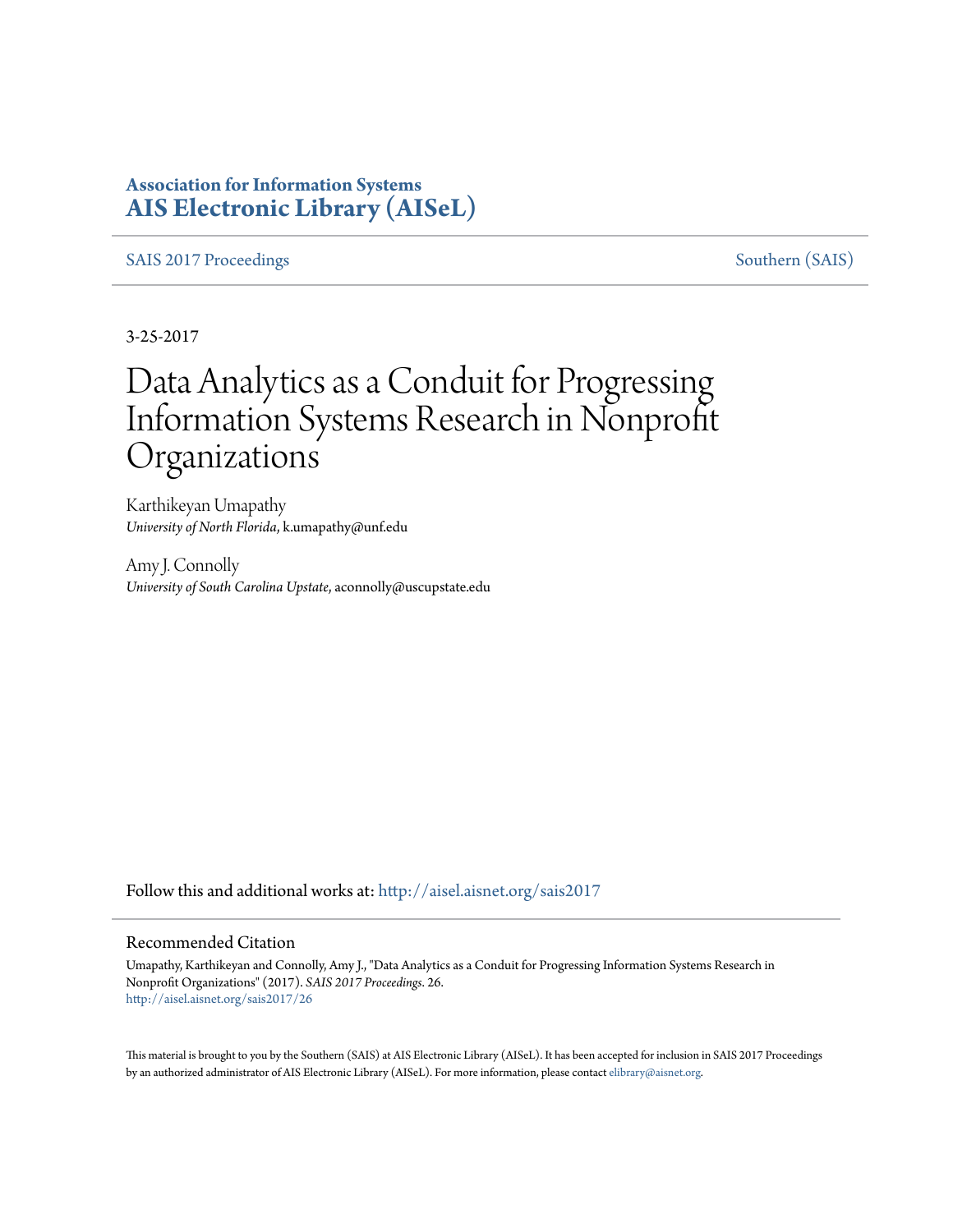## **DATA ANALYTICS AS A CONDUIT FOR PROGRESSING INFORMATION SYSTEMS RESEARCH IN NON-PROFIT ORGANIZATIONS**

**Karthikeyan Umapathy** University of North Florida k.umapathy@unf.edu

**Amy J. Connolly** University of South Carolina Upstate aconnolly@uscupstate.edu

#### **ABSTRACT**

This position paper reviews the existing information systems (IS) research literature related to the nonprofit context and recommends how to significantly progress this research. The conducted literature review shows that very few studies have focused on nonprofit organizations (NPO). Our analysis indicates that IS researchers have investigated a limited number of issues in NPO contexts including potential research frameworks, strategic use of websites, the role of IS leadership, data management, IS adoption, IS use, and information security policies. Non-IS researchers have examined IS adoption, accountability, and social media usage. Studies that address IS use in the nonprofit context lack theoretical reasoning and empirical evidence; thus they cannot explain why and how effective and efficient use of IS can help NPOs achieve their mission goals. In order to motivate and advance our knowledge of the nonprofit context, we present data analytics as an area in which IS researchers could focus as a future path. We suggest ways that IS researchers can apply their expertise in non-NPO contexts to the NPO context.

#### **Keywords**

Nonprofit organizations, information systems research, literature review, data analytics

#### **INTRODUCTION**

Information systems (IS) research studies the "effective design, delivery and usage of information systems in organizations" [\(Keen 1980, p. 12\)](#page-6-0), but to date, it has mostly focused on for-profit organizations. Possibly to our detriment, IS research has mostly ignored nonprofit organizations (NPOs), despite many calls for research in this context over the last 20+ years (Burt & Taylor 2000; Hackler & Saxton 2007; Lee & Bhattacherjee 2011; Umapathy & Huang 2015; Zhang, Gutierrez & Mathieson 2010). Within the last decade, little IS research has directly focused on NPOs or NPO-like contexts. The few studies to purposefully investigate non-profit contexts simply referenced a general framework put forth by [\(Zhang et al. 2010\)](#page-6-1) as justification that NPOs are an interesting and different research context – without studying the issues of those differences. Despite this seminal work, the NPO context has not caught mainstream IS research attention. This paper explains why NPO research should be more important to IS researchers and how we could make progress in this context.

IS research is well-positioned to suggest theories, research methods and guidance on more effective design, delivery and use of IS in NPOs. An opportunity exists for IS research to lead the discussion of NPOs' IS use and become the reference discipline. The fields of nonprofit management and public administration will not wait; they've already started researching these problems, for better or for worse – with or without IS guidance. NPOs are a critical resource in our society because their services improve communities' quality of life. NPOs can significantly benefit from emerging information technologies (IT). For example, NPOs can use Web, social media, and mobile applications to raise funds, to gather and manage data, and to show evidence of program outcomes. Because the nonprofit context is different from for-profits, both theoretical and empirical research are vital to advancing knowledge on IS strategies, applications, and use in the NPO context. However, limited literature prevents us from drawing from a synthesized knowledge base about the nonprofit sector, which in turn affects our ability to conduct impactful, progressive IS research about NPOs.

In this position paper, we first conduct a literature review to identify the key research themes put forth by IS and nonprofit researchers. Second, we argue that data analytics could be a vital driver to make meaningful progress. We conclude with recommendations for types of research work needed to progress IS research in NPOs.

#### **LITERATURE REVIEW OF IS RESEARCH IN NPO CONTEXTS**

In this section, we briefly review research work in IS publication avenues that has helped us understand the nonprofit context. We focused the literature search on peer-reviewed articles that addressed the NPO context, then organized the literature into research themes to identify emergent research areas. Despite their inherent overlap, we separated IS research from non-IS research to highlight the appearance of IS-themed research in non-IS outlets. This development represents a missed opportunity for the IS field to fundamentally assert its core identity.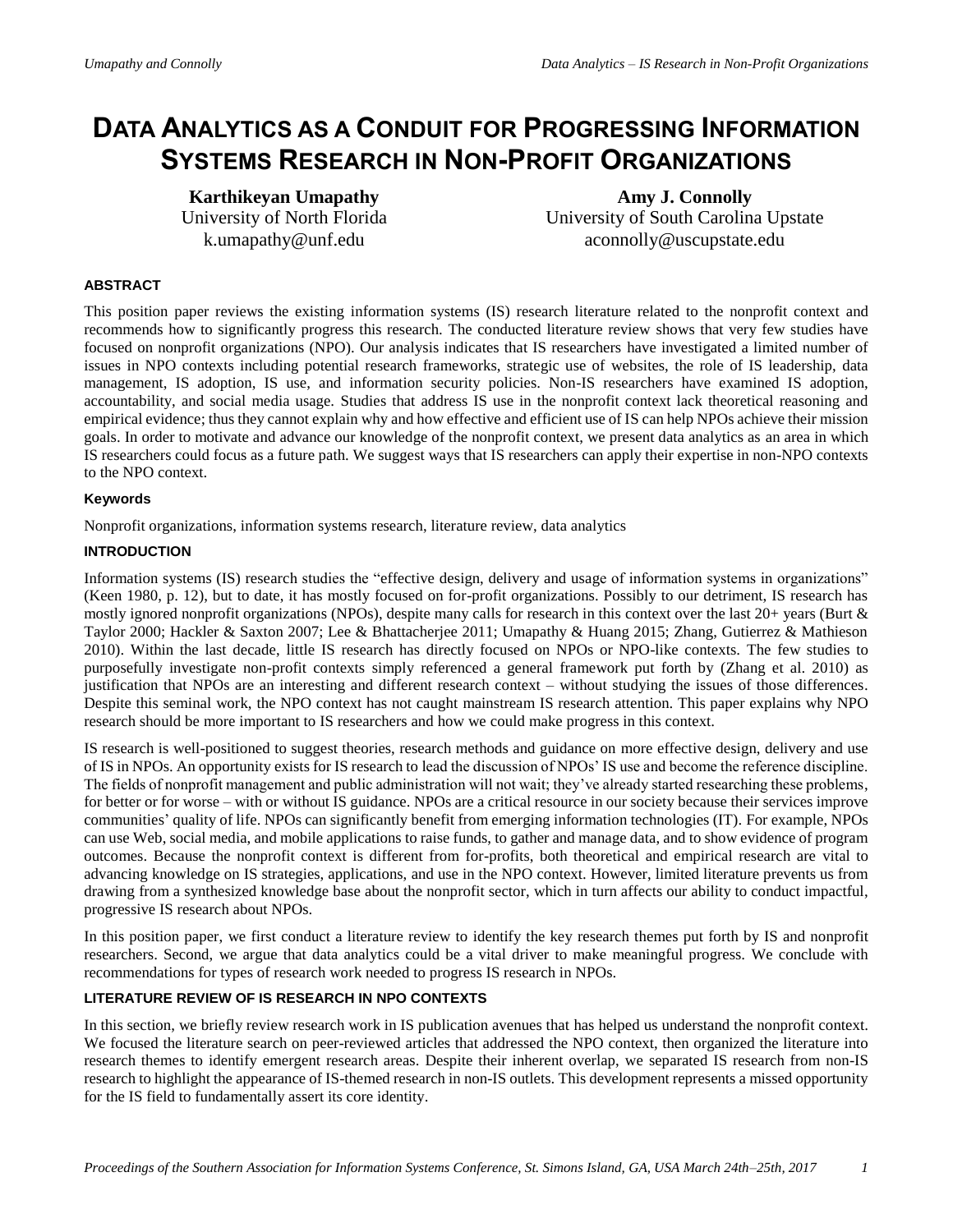#### **Conceptual Framework for Conducting IS Research in the Nonprofits Sector**

One of the most prominent IS research articles on nonprofit contexts is Zhang, Gutierrez, and Mathieson [\(2010\)](#page-6-1), which proposed a conceptual framework to identify IS research challenges and opportunities in the nonprofit sector. Zhang et al. developed the conceptual framework to motivate other IS researchers to study NPOs. They derived a framework for IS effectiveness in NPOs based on cognitive fit. The conceptual framework entails three tiers: social environment, organizational environment, and IS effectiveness. The inner most tier, IS effectiveness, forms the core of the framework by interconnecting three key elements: worker skills, task performance, and technology use. The second tier, organizational environment, consists of elements related to running an organization such as culture, goals, budgets, strategies, membership, and leadership. The outermost tier, social environment, consists of elements that an organization relies on to function such as service recipients, funders, regulators, government agencies, nonprofit technology providers, and other NPOs. While the framework provides a good window into IS effectiveness for NPOs, empirical research is needed to better understand the tier sub-concepts and to effectively impact IS usage by NPOs. Without additional research, this framework has little practical significance, although it provides a good theoretical base to begin. We found very little research testing this framework.

#### **Strategic Use of Web Technologies**

Lee and Bhattacherjee [\(2011\)](#page-6-2) pointed out basic differences between private, public, and nonprofit sectors and further argued that the lack of organizational and technological capacities is quickly creating a digital divide between NPOs and organizations from other sectors. They developed a theoretical framework to explain factors that may affect strategic use of the Web by NPOs. The framework consists of factors that influence diffusion of innovations such as characteristics of leaders, an organization's size, and its geographic location. Lee and Blouin [\(2014\)](#page-6-3) further extended this research using survey methodology to identify factors that influence NPOs to disclose financial and performance information on their websites. Results from 176 NPOs showed that NPOs disclose information on their public websites when (1) they have favorable attitudes towards disclosure, (2) web disclosure is considered to be compatible with their organizational beliefs and practices, and (3) they have financial resources to adopt and implement websites. Despite websites and other relevant Web technologies being an essential technology for nearly any organization, most NPOs had not adopted them at all or had done so ineffectively. Lee and Blouin (2014) showed that IS researchers can play a vital role in helping NPOs strategically adopt Web technologies and to help them effectively communicate their organizational activities and goals to stakeholders.

#### **IT Leadership**

Richardson, Parrish, and Rosenthal [\(2011\)](#page-6-4) investigated collaborative IS development in the NPO context. Using Habermas' Theory of Communicative Action, they developed a conceptual framework for NPOs to identify leadership activities which lead to effective collaborative IS development. This framework consisted of the following activities: embracing new members, empowering all members by creating infrastructure for communication and collaboration, involving each member in the collaborative process, mobilizing everyone's efforts for the common good, and resolving conflicts using rational discourse. To our knowledge, we have not seen any other IS literature focused on IT leadership in the NPO context. Empirically investigating appropriate ways to recruit and retain computing personnel in the nonprofit sector remains wide-open.

#### **Data Management**

West and Green [\(2008\)](#page-6-5) investigated data management and data quality principles in the NPO context. They conducted an indepth case study on two NPOs. The study showed that NPOs typically manage client, volunteer, and donor related information and program outcome assessments, volunteer activities, and donor related communications. The study also revealed that NPOs rely on volunteers to handle data management tasks. They recommended that IS educators should partner with NPOs and assist them with data management tasks as a service learning activity. This study suggests that NPOs are ripe for design science or action research methods in which the researchers are more than passive observers.

#### **IT Adoption**

O'Hanlon and Chang [\(2007\)](#page-6-6) developed a research model for NPOs' Internet technology adoption based on other adoption literature. The research model consisted of four main constructs: perceived external pressure, organizational readiness, compatibility, and internal support. They surveyed 119 NPOs in the Western Australian state to validate the model for the NPO context. Their findings showed that Internet technology use was influenced by pressure from donors, the organization's budget and technical capacity, the ratio of paid employees to volunteers, organizational practices, and the level of internal support. Zorn, Flanagin, and Shoham [\(2011\)](#page-6-7) conducted a survey to study institutional and non-institutional influences of information and communication technology (ICT) adoption among NPOs. They investigated influences of environmental factors, organizational characteristics, and institutional isomorphic pressures on NPOs' technology adoption decisions and usage behaviors. Findings from 2,543 NPOs in New Zealand showed that institutional isomorphic pressures and organizational characteristics predicted NPOs' adoption and use of ICT to support website adoption, communication and information flow,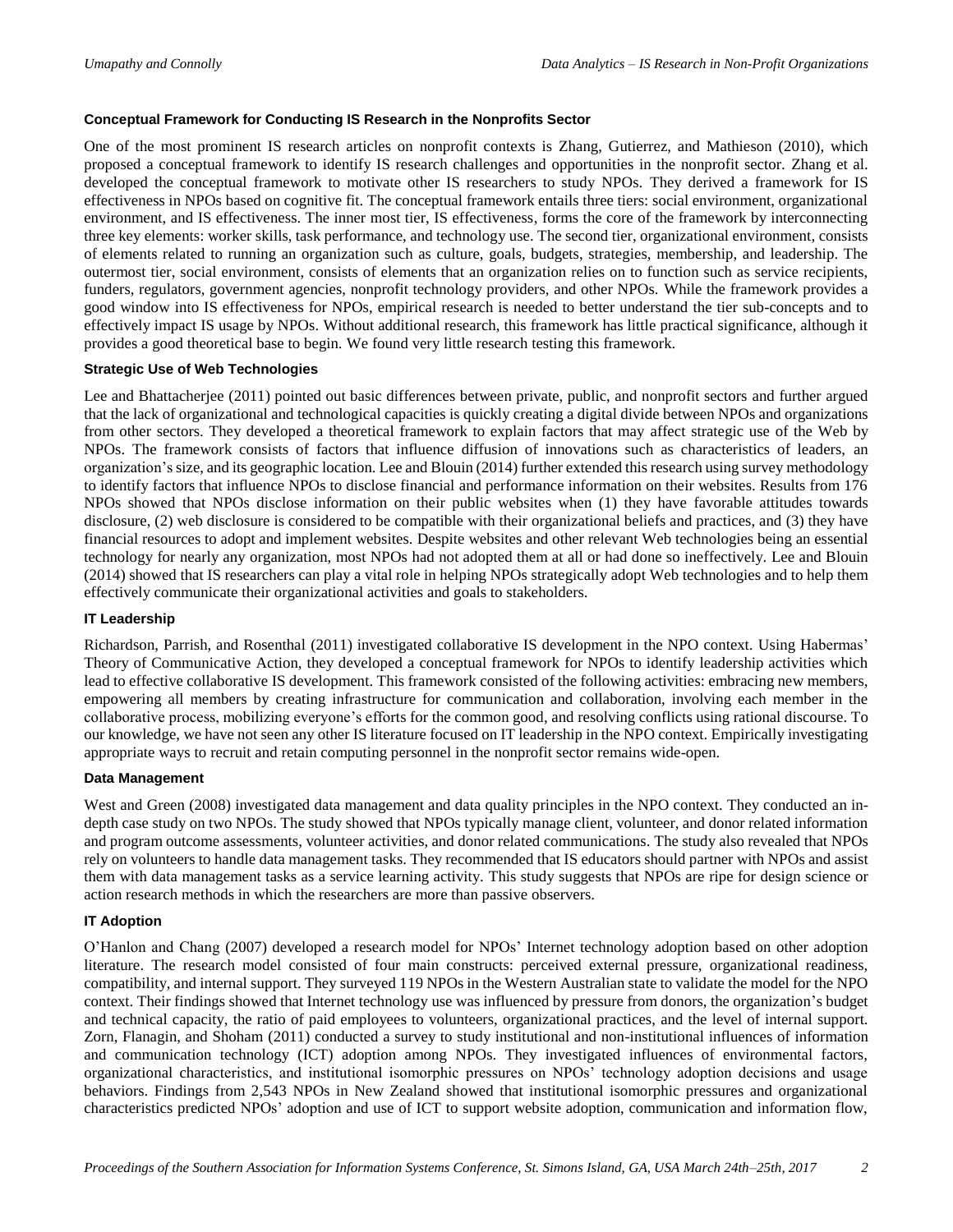stakeholder engagement, and resource acquisition. In a similar study, Ward and Never [\(2012\)](#page-6-8) surveyed 72 NPO managers about differences between geographic information systems (GIS) and website adoption among NPOs. Despite believing GIS could improve their performance, the managers were less likely to adopt GIS due to high risk, maintenance, lack of technical knowhow, and little peer pressure. Their findings also revealed that variables for GIS adoption did not give similar results as variables for website adoption. Specifically, they measured organizational variables including resource availability, top management support, technical expertise, willingness to take risk, and number of paid IS employees, system variables such as ease of maintenance and performance improvement, and environment variables such as peer pressure and predictable demand.

Most recently, Umapathy and Huang [\(2015\)](#page-6-9) surveyed 53 NPOs in a county in the U.S. to study NPOs' IT adoption perspectives. Their survey found that most NPOs spent less than 5% of their operating budgets on IT-related expenses and largely relied on external support for IT tasks. Furthermore, NPOs were more likely to use stable and proven IT, to not have a strategic plan for technology, and to leave IT decisions to executive directors. Their findings also revealed that most NPOs performed tasks for social network sites (SNS), websites, and data management in-house whereas infrastructure management was outsourced. This research showed that a wide variety of factors can potentially influence IT adoption, but they have not provided a reliable explanation for the digital divide seen in the NPO sector nor which factors predict or improve IT adoption rates in NPOs.

#### **IS Use in NPOs**

In a three part study, Connolly [\(2014\)](#page-6-10) dissertation focused on how NPOs can effectively use SNS to recruit and retain volunteers. The first study revealed that NPOs do not use SNS effectively because organizational practices conflict with control and usage of SNS, while the second study used verbal protocol analysis to show that NPOs may be able to motivate people to volunteer by better relating content and features to people's interests. To better motivate people to volunteer, NPOs need better strategies for what to post, when to post it, and how to present material in an appropriate medium. The third study provided a benchmark for NPOs to assess SNS initiatives as active use (creating new content by posting updates and photos), passive use (liking other people's posts), or co-op (piggybacking on other people's posts by sharing and posting comments).

Oakley [\(2014\)](#page-6-11) dissertation examined the value of information systems in NPOs, also in a three part study. The first study used an action research lens to develop dashboards for two NPOs. The results showed that NPOs need assistance with how to espouse IT friendly work practices and that power struggles between employees and volunteers can severely impact implementation and adoption of IT in NPOs. The second study addressed the use of business intelligence in an NPO based on knowledge-based view (KBV) of the firm. Findings from this study showed that KBV is more applicable than resource-based view for building intellectual capital and repurposing existing knowledge to create new knowledge. The third study presented a set of guidelines for NPOs to use business intelligence based on comparative and SWOT analyses. While this research showed that IS researchers can make significant impact in NPOs, more in-depth studies like these will increase the impact of IS research and our understanding of how information systems are used in the NPO context.

#### **Information Security Policies**

Imboden et al. [\(2013\)](#page-6-12) surveyed NPOs from two counties in the U.S. to investigate their information security policies, because NPOs store, process, and transmit sensitive data. The public's trust played a central role in determining the NPOs' continued existence. Thus, NPOs ought to have reliable organizational information security policies to protect their data. Despite the importance of securing data, of the medium- to large-sized NPOs surveyed, only half reported having an information security policy, while two-thirds reported at least one known security incident. The majority of these NPOs (90%) recognized that the organization's IT poses a risk. Their study also revealed that NPOs with larger budgets were more likely to have an information security policy in place. However, the majority of NPOs operating in today's economy are small to medium-sized and thus, do not have large budgets to spend on IT.

#### **LITERATURE REVIEW OF IS RESEARCH ON NPO BY NON-IS DOMAINS**

To discover published studies relevant to IS and nonprofits, we include additional research from domain reference fields such as nonprofit management and public administration. In this section, we review literature from non-IS publications which are related to IS use in the NPO context. We create this dichotomy to stress the obvious lack of IS research in the NPO context.

#### **IT Adoption**

Burt and Taylor [\(2000\)](#page-6-13) investigated levels of uptake and applications of IT by NPOs in the U.K. using surveys and case studies. A survey of 430 NPOs revealed that most nonprofits were slow and cautious in adopting IT. Higher levels of IT uptake were seen when NPOs employed IT staff rather than relying on volunteers. They also conducted a more in-depth case study of two NPOs with higher uptake of IT. These NPOs used IT to reshape internal communications with staff and reconfigure external communications with stakeholders and clients. They made data available to staff in a centralized system in such a way that data could be consolidated and analyzed for trends in order to make effective data-driven decisions on usage of resources. Hackler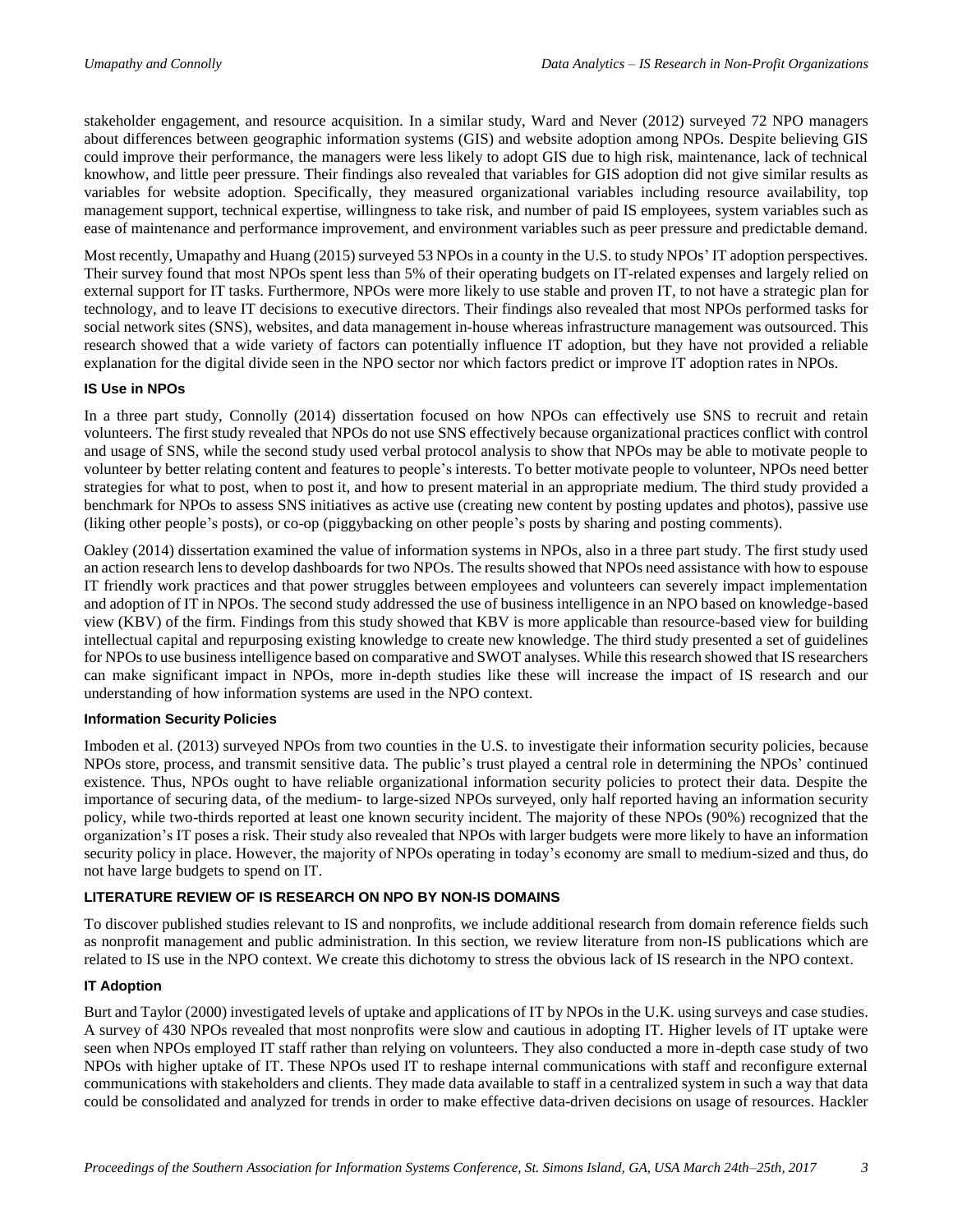and Saxton [\(2007\)](#page-6-14) examined strategic use of IT within the nonprofit sector by surveying more than 1,500 NPOs. Their survey findings showed that most NPOs were using IT for financial sustainability via fundraising software, online donations, grant opportunities, and applying for funds; they used emails and websites to communicate to service clients, volunteers, staff, and other stakeholders. However, most NPOs did not align their technology decisions with the organization's mission, did not have long term IT plans, skilled IT staffs, adequate IT budget, a long-term vision for technology use, or involvement of senior management with technology decisions. These research findings are consistent with IT adoption literature.

#### **Virtual Accountability**

Dumont [\(2013\)](#page-6-15) developed a Nonprofit Virtual Accountability Index (NPVAI) to benchmark NPOs' ability to be held accountable to stakeholders. Dumont analyzed NPOs' websites to identify components used to achieve virtual accountability. Exploratory factor analysis on the collected data revealed that: accessibility of virtual accountability was associated with consistent navigation components, engagement factor was associated with newsletter and community update components, performance factor was associated with annual report and financial information components, governance factor was associated with bylaws information components, and mission factor was associated with strategic goals and plans components. These findings are consistent with IS literature on strategic use of Web technologies.

#### **Social Media Usage**

Lovejoy and Saxton [\(2012\)](#page-6-16) examined diffusion of Twitter in the 100 largest NPOs in the U.S. This study sampled about 2.400 tweets over a two-week period and analyzed their contents using an open coding system. The analysis showed that NPOs predominantly used Twitter to share information related to their mission, to recognize and thank donors and other supporters, and to promote events. These NPOs used Twitter as an extension to their website to share and communicate relevant information as opposed to community-building and mobilization. Svensson Mahoney, and Hambrick [\(2014\)](#page-6-17) used the Lovejoy and Saxton [\(2012\)](#page-6-16) framework to investigate Twitter use among NPOs involved in sports as a tool for social change. Their analysis of more than 3,200 tweets showed that a larger proportion were one-way communication to provide information and NPOs rarely used Twitter to explicitly request stakeholder action or support their causes.

Water et al. [\(2009\)](#page-6-18) conducted content analysis based on the Facebook profiles of 275 NPOs. Most NPOs did not go beyond creating a profile. Active Facebook users disclosed and disseminated information. Water et al. suggested that careful planning could help NPOs use Facebook more strategically and to develop relationships with stakeholders. Campbell, Lambright, and Wells [\(2014\)](#page-6-19) investigated usage of SNS (with emphasis on Facebook) by NPOs, funding agencies, and government departments in one U.S county. They analyzed social media content from 25 county departments, 17 funders, and 151 NPOs and conducted semi-structured interviews with 10 county departments, 10 funders, and 20 NPOs. Their study findings revealed that very few NPOs and public organizations had adopted SNS, and of those who had, none had high levels of activity. SNS was predominantly used for marketing purposes and most organizations did not have a long-term vision for using SNS.

Clark, Maxwell, and Anestaki [\(2016\)](#page-6-20) studied Facebook engagement among symphony NPOs and their public stakeholders. Based on stewardship theory, they investigated how NPOs nurtured and sustained relationships with stakeholders via social media by analyzing the Facebook sites of 159 NPOs. They relied on a social media analytics platform called Simply Measured to download two weeks of Facebook stakeholder engagement scores. Facebook engagement scores aggregate Likes, shares, and comments per post. An ordinary least squares (OLS) regression analysis showed a positive relationship between private contributions and Facebook engagement. Stakeholder engagement predicted private contributions such that for a 4.9% increase in Facebook engagement, an NPO can expect 10% more in contributions. In a related study, Mano [\(2014\)](#page-6-21) analyzed responses for civic activities and community involvement from 2008 Pew Research data. Through a correlation analysis and OLS regression analysis, they showed that SNS and ideology positively affected both online and offline contributions.

#### **DISCUSSION ON LITERATURE THEMES**

Our analysis indicates that the common themes among IS and nonprofit domain research are IT adoption, strategic use of web technologies for disclosure, and SNS usage by NPOs. These research studies showed that an organization digital divide exists between the nonprofit sector and other sectors as well as within the nonprofit sector itself. Both IS and non-IS researchers argue that information technology is not well adopted and if adopted it is being used inadequately by NPOs. Researchers indicated several factors for IT adoption and use, but none found factors to predictably improve adoption rate. In general, IS studies conducted on NPOs did not focus on nonprofits as a context, but rather as a willing convenience sample. Much extant research of IS within NPOs focuses on use; none addressed IS design and delivery. Although many studies claimed that effective IS use will help NPOs achieve their mission goals effectively and efficiently, existing findings tautologically linked IS use with NPOs. In a nutshell, there is not enough academic literature to comprehensively understand the value or effectiveness of information systems in NPOs. We found a limited number of academic studies of IS in the NPO context. We have not even defined what "effective IS use" in the NPO context means. Without meaningful progress, this research area will continue to languish.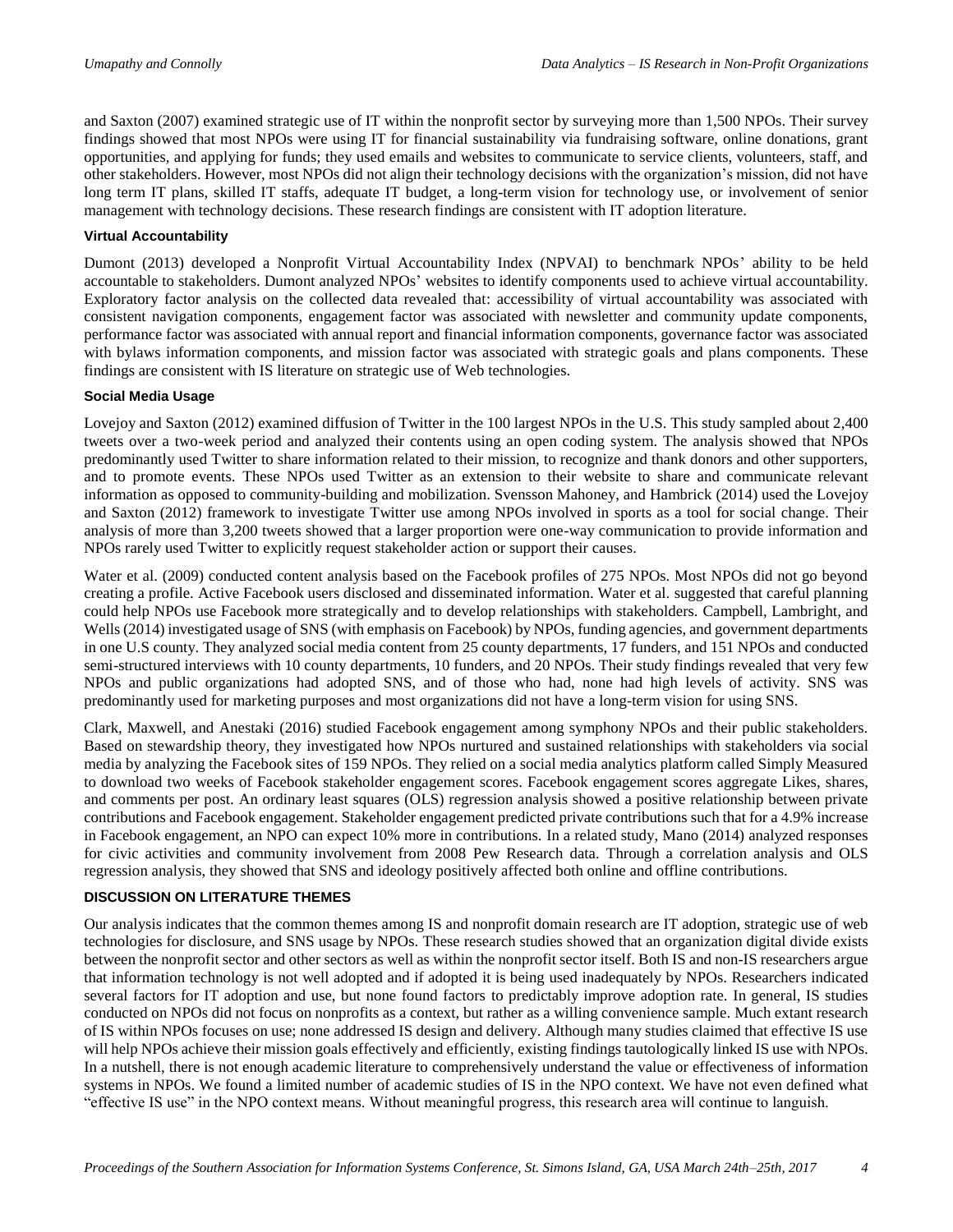#### **DATA ANALYTICS: A DRIVER FOR IS RESEARCH**

Because of its popularity and importance to the IS field, we believe data analytics could be an appropriate driver to increase IS research interests within the nonprofit sector. NPOs collect data about their clients, volunteers, donors, services, and program outcomes. Analyzing this data and reporting program effectiveness are important tasks for NPOs because they increase their ability to gain funding. IS researchers could assist nonprofits in identifying more efficient ways to gather data outside and within the organization, better understanding why and how data should be managed, identifying theories and perspectives to analyze data, and making effective programmatic and policy decisions based on analytical interpretations. As a first step to contributing towards this research stream, below we have highlighted a few research opportunities to help build an IS knowledge base on NPOs.

#### **Comparative Analysis of the Organizational Divide in NPOs**

The organizational digital divide between nonprofits and other types of organizations is an anecdotally accepted fact, but extensive documentation of this organizational divide does not exist. The digital divide problem exists within the sector itself as well; whereas larger organizations have sufficient funds for IT, medium to smaller NPOs struggle to survive. Comparative analysis studies are needed to systematically determine similarities and differences across nonprofit sectors as well as against for-profit and government sectors. For example, for-profits focus on outcomes like Return-On-Investment and predominantly analyze collected data to make effective decisions but NPO outcomes are mission-driven and often do not make data-driven decisions. Such studies can help build theories on how the digital divide occurs and test hypotheses to overcome the divide. Analytics may be useful to collect and analyze readily-available, industry-wide data.

#### **Cultivate Data Scientists, IT Staff, and Training Modules Catered Towards NPOs**

Nonprofits face considerable resource constraints to make the best use of data, available IT resources, and professional expertise to accomplish their program objectives. Hackler and Saxton [\(2007\)](#page-6-14) and Umapathy and Huang [\(2015\)](#page-6-9) indicated that NPOs spend less than 5% of their budget on IT infrastructure, most staff are not trained for IT tasks, they heavily rely on volunteers for IT tasks, and they do not offer professional development support to gain new IT skills. Research further showed that most NPOs do not have any form of technology planning. Thus, it is difficult for NPOs to attract and retain staff skilled in IT and data analytics, which in turn makes it difficult to diffuse data-driven decision philosophies and technological solutions in general. IS researchers are well positioned to tackle this problem. For example, the central focus of ACM SIGMIS is research on computers and people. We believe IS researchers can perform impactful work that addresses both nonprofits and the IS community, but unless researchers focus their attention on NPOs, tremendous opportunities will be lost.

#### **Business Analytics for NPOs**

Decisions made by nonprofits have organization- as well as community-wide impact. Efficient and effective delivery of services can have long-standing impacts on communities and improve everyone's quality of life. However, not much is known about data-driven or evidence-based decision making in the nonprofit sector. Similar to for-profit organizations, business analytics can play a vital role in NPOs' ability to provide better services to recipients. A large-scale survey is needed to benchmark the status of data-driven decision making in the nonprofit sector. Such a large survey should also focus on gathering data on data sets used, performance metrics, analytical skillsets, and toolsets used within the sector. In order to promote data-driven decision making and use of business analytics toolsets, in-depth case studies and participatory action research may be required. Quantitative and qualitative data on the use of business analytics by NPOs needs to be collected with the aim of building a knowledge base (theory and best practices) that could produce a wide variety of testable hypotheses and support the development of business analytics toolsets to overcome challenges of human, financial, and technology resource constraints.

#### **Development and Delivery of Data Analytics Toolsets**

The design, development, and delivery of effective and efficient information systems for the NPO context remains a wide open phenomenon. Design science researchers could identify ways to develop solutions for NPOs that do not require extensive software development and training time. IS researchers and educators could work closely with nonprofits as a part of service learning activities to develop custom solutions for NPOs. Design science researchers could develop a knowledge base on best practices for designing and developing software systems that can be easily diffused in the nonprofit sector. Cloud infrastructure and software as a service delivery mechanisms have not gained much ground in the nonprofit sector. More research is needed to identify roadblocks and appropriate ways to deliver software tools in the NPO context. IS research is well positioned to lead these discussions.

#### **CONCLUSION**

This position paper calls for information systems research on nonprofit organizations. Current IS literature on NPOs is not adequate for building a reliable knowledge base for the nonprofit sector. Researching nonprofits is an interesting phenomenon